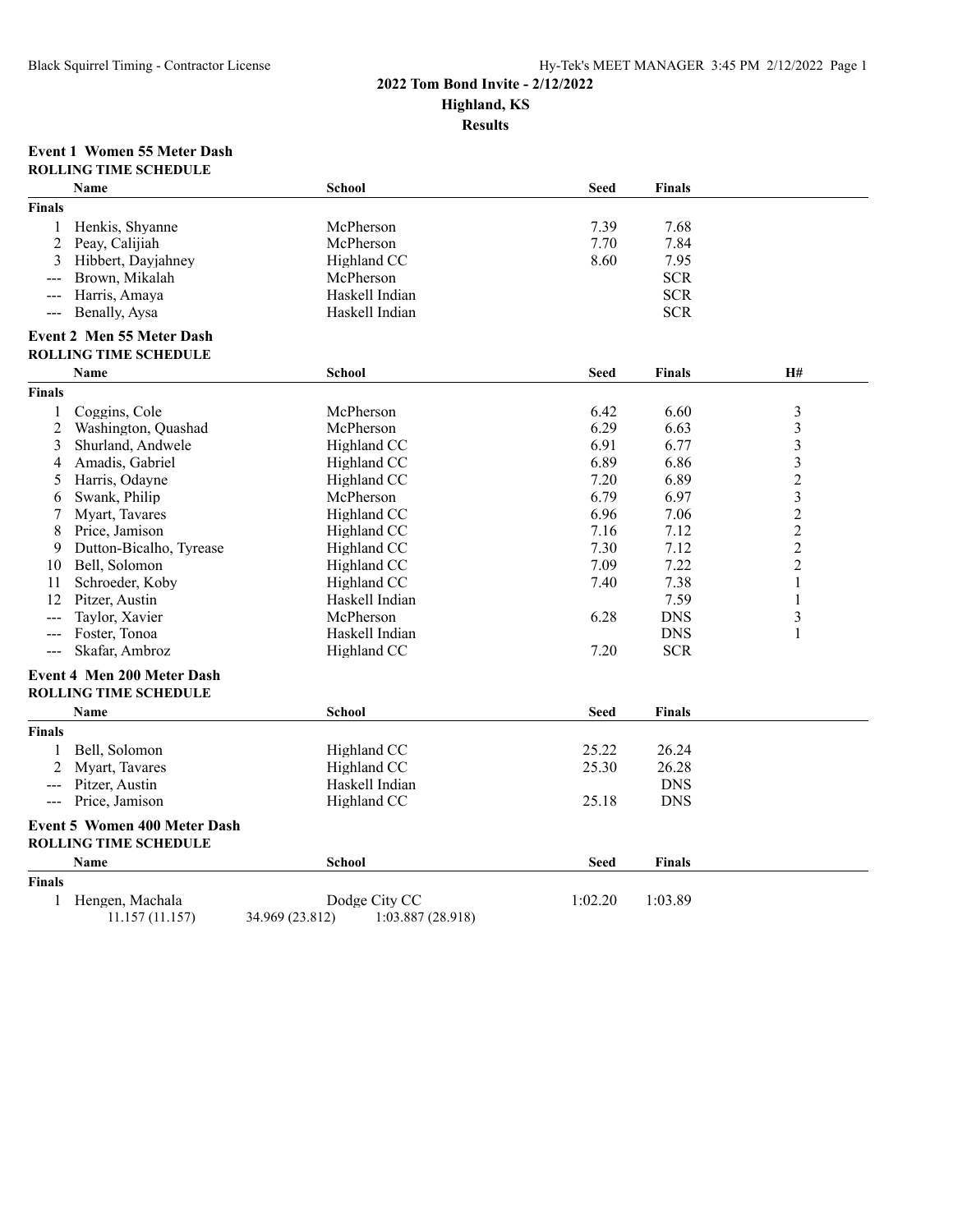#### **2022 Tom Bond Invite - 2/12/2022**

**Highland, KS**

**Results**

## **Event 6 Men 400 Meter Dash**

|                     | <b>ROLLING TIME SCHEDULE</b>                                       |                  |                                                    |                                |                          |    |  |
|---------------------|--------------------------------------------------------------------|------------------|----------------------------------------------------|--------------------------------|--------------------------|----|--|
|                     | Name                                                               | <b>School</b>    |                                                    | <b>Seed</b>                    | <b>Finals</b>            |    |  |
| <b>Finals</b>       |                                                                    |                  |                                                    |                                |                          |    |  |
| 1                   | Cooper, Clayon<br>9.066(9.066)                                     | 31.146 (22.080)  | Highland CC<br>55.293 (24.147)                     | 51.00                          | 55.30                    |    |  |
| 2                   | Amadis, Gabriel<br>8.456 (8.456)                                   | 31.383 (22.927)  | Highland CC<br>55.896 (24.513)                     | 52.00                          | 55.90                    |    |  |
|                     | Event 8 Men 600 Meter Run                                          |                  |                                                    |                                |                          |    |  |
|                     | <b>ROLLING TIME SCHEDULE</b>                                       |                  |                                                    |                                |                          |    |  |
|                     | Name                                                               | <b>School</b>    |                                                    | <b>Seed</b>                    | <b>Finals</b>            |    |  |
| <b>Finals</b>       |                                                                    |                  |                                                    |                                |                          |    |  |
|                     | 1 Hines, Steve<br>15.346 (15.346)                                  | 39.294 (23.948)  | Highland CC<br>1:01.912(22.618)                    | 1:20.00<br>1:25.477 (23.565)   | 1:25.48                  |    |  |
| 2                   | Cooper, Clayon<br>15.413 (15.413)                                  | 40.160 (24.747)  | Highland CC<br>1:03.493(23.333)                    | 1:24.77<br>1:26.743 (23.250)   | 1:26.75                  |    |  |
| 3                   | Moore, Tyler<br>17.795 (17.795)                                    | 45.394 (27.599)  | Haskell Indian<br>1:16.171(30.777)                 | 1:44.185 (28.014)              | 1:44.19                  |    |  |
| 4                   | Jim, Nathaniel<br>17.911 (17.911)                                  | 44.635 (26.724)  | Haskell Indian<br>1:15.122(30.487)                 | 1:45.954 (30.832)              | 1:45.96                  |    |  |
|                     | Ko, Alexander                                                      |                  | McPherson                                          | 1:35.19                        | <b>DNS</b>               |    |  |
|                     | Jackson, Bernrjay                                                  |                  | Highland CC                                        | 1:25.00                        | <b>SCR</b>               |    |  |
|                     | <b>Event 9 Women 800 Meter Run</b><br><b>ROLLING TIME SCHEDULE</b> |                  |                                                    |                                |                          |    |  |
|                     | Name                                                               | <b>School</b>    |                                                    | <b>Seed</b>                    | <b>Finals</b>            |    |  |
| <b>Finals</b>       |                                                                    |                  |                                                    |                                |                          |    |  |
| 1                   | Padilla, Karol<br>28.327 (28.327)<br>2:29.184 (30.875)             | 57.366 (29.039)  | Dodge City CC<br>1:27.075(29.709)                  | 2:31.71<br>1:58.309 (31.234)   | 2:29.19                  |    |  |
| 2                   | Ornelas, Yessenia<br>28.482 (28.482)<br>2:37.588 (33.517)          |                  | Dodge City CC<br>58.456 (29.974) 1:30.590 (32.134) | 2:35.34<br>2:04.071 (33.481)   | 2:37.59                  |    |  |
| 3                   | Bass, Aydan<br>28.779 (28.779)                                     | 58.460 (29.681)  | Highland CC<br>1:30.834 (32.374)                   | 2:45.00<br>2:38.641 (1:07.807) | 2:38.65                  |    |  |
|                     | 4 Punches, Emily<br>28.571 (28.571)<br>2:41.077 (36.255)           | 58.050 (29.479)  | Highland CC<br>1:30.251(32.201)                    | 2:40.00<br>2:04.822 (34.571)   | 2:41.08                  |    |  |
| 5                   | Morris, Jayme<br>30.076 (30.076)<br>2:56.767 (38.576)              | 1:02.548(32.472) | Haskell Indian<br>1:39.869 (37.321)                | 2:55.15<br>2:18.191 (38.322)   | 2:56.77                  |    |  |
|                     | Chance, Calleisha<br>30.019 (30.019)                               | 1:02.383(32.364) | Highland CC                                        |                                | <b>DNF</b>               |    |  |
|                     | Babcock, Gretchen<br>Francis, Anika                                |                  | Highland CC<br>Haskell Indian                      |                                | <b>DNS</b><br><b>SCR</b> |    |  |
|                     | Event 11 Women 1000 Meter Run                                      |                  |                                                    |                                |                          |    |  |
|                     | <b>ROLLING TIME SCHEDULE</b>                                       |                  |                                                    |                                |                          |    |  |
|                     | Name                                                               | <b>School</b>    |                                                    | <b>Seed</b>                    | <b>Finals</b>            | H# |  |
| <b>Finals</b>       |                                                                    |                  |                                                    |                                |                          |    |  |
| $\qquad \qquad - -$ | Francis, Anika                                                     |                  | Haskell Indian                                     |                                | <b>SCR</b>               |    |  |
|                     | Atencio, Alliana                                                   |                  | Haskell Indian                                     | 3:39.90                        | <b>SCR</b>               |    |  |
| $---$               | Morris, Jayme                                                      |                  | Haskell Indian                                     | 3:42.10                        | <b>SCR</b>               |    |  |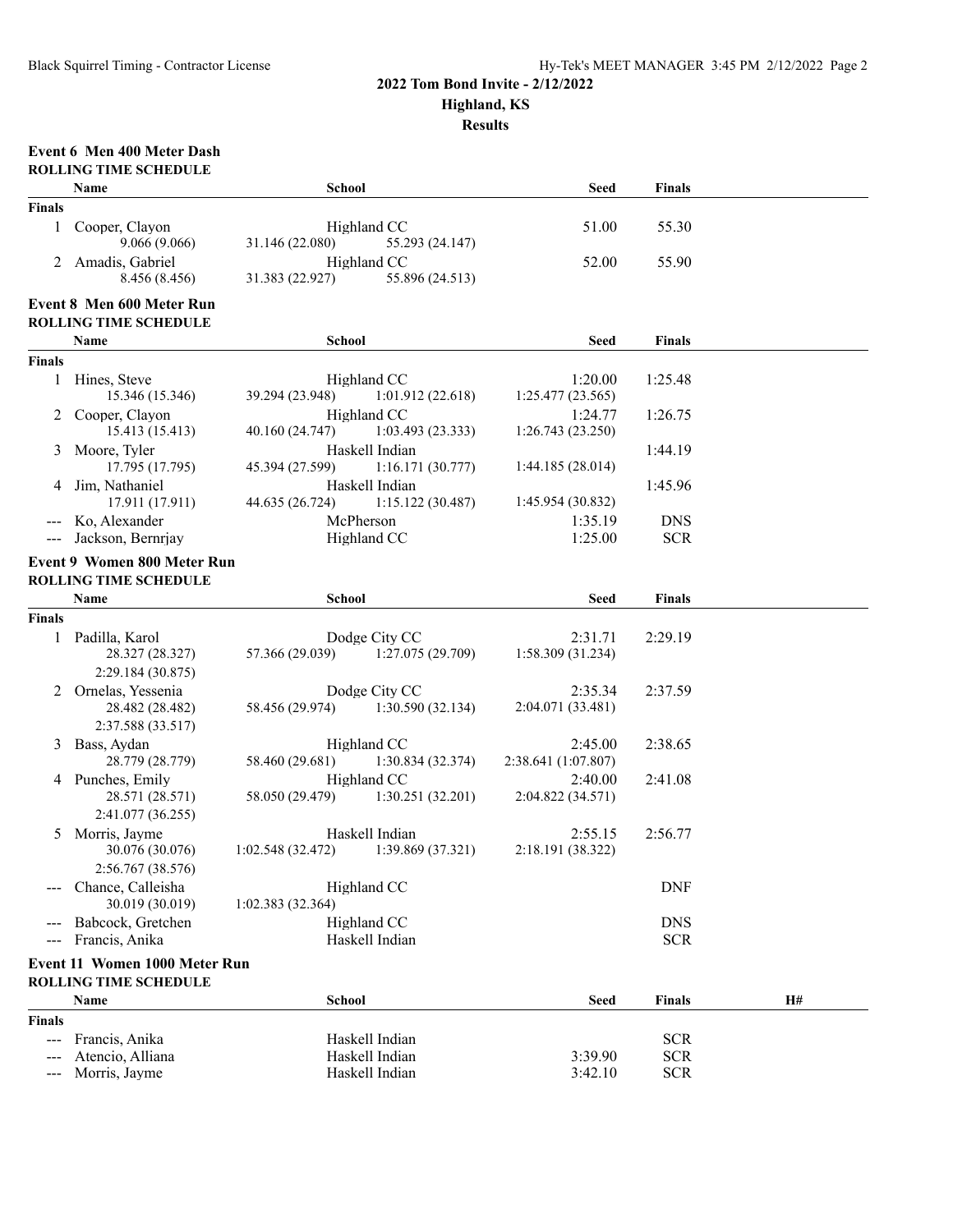#### **2022 Tom Bond Invite - 2/12/2022**

**Highland, KS**

**Results**

#### **Event 12 Men 1000 Meter Run ROLLING TIME SCHEDULE**

|                      | Name                                   | <b>School</b>                           |                                         | <b>Seed</b>       | <b>Finals</b> |  |  |
|----------------------|----------------------------------------|-----------------------------------------|-----------------------------------------|-------------------|---------------|--|--|
| <b>Finals</b>        |                                        |                                         |                                         |                   |               |  |  |
| 1                    | Hines, Steve                           |                                         | Highland CC                             | 2:34.39           | 2:54.48       |  |  |
|                      | 9.493 (9.493)                          | 38.826 (29.333)                         | 1:06.982(28.156)                        | 1:35.954 (28.972) |               |  |  |
|                      | 2:02.334 (26.380)                      | 2:31.746 (29.412)                       | 2:54.477 (22.731)                       |                   |               |  |  |
| 2                    | Shurland, Andwele                      |                                         | Highland CC                             | 2:55.00           | 3:46.02       |  |  |
|                      | 8.196 (8.196)                          | 38.951 (30.755)                         | 1:12.560(33.609)                        | 1:50.007 (37.447) |               |  |  |
|                      | 2:30.881 (40.874)                      | 3:13.988 (43.107)                       | 3:46.018 (32.030)                       |                   |               |  |  |
|                      | Tate, Tevaughn                         |                                         | Highland CC                             | 3:16.33           | <b>DNS</b>    |  |  |
|                      | Smith, Ricardo                         |                                         | Highland CC                             | 3:57.40           | <b>DNS</b>    |  |  |
|                      | Jackson, Bernrjay                      |                                         | Highland CC                             | 2:36.90           | <b>SCR</b>    |  |  |
| $\sim$ $\sim$ $\sim$ | Skafar, Ambroz                         |                                         | Highland CC                             | 2:52.00           | <b>SCR</b>    |  |  |
|                      | Event 13 Women 1 Mile Run              |                                         |                                         |                   |               |  |  |
|                      | <b>ROLLING TIME SCHEDULE</b>           |                                         |                                         |                   |               |  |  |
|                      | Name                                   | <b>School</b>                           |                                         | <b>Seed</b>       | <b>Finals</b> |  |  |
| <b>Finals</b>        |                                        |                                         |                                         |                   |               |  |  |
| 1                    | Tso, Kathryn                           |                                         | Haskell Indian                          |                   | 7:35.81       |  |  |
|                      | 46.732 (46.732)                        | 1:30.604(43.872)                        | 2:16.015(45.411)                        | 3:01.685(45.670)  |               |  |  |
|                      | 3:47.913 (46.228)                      | 4:33.974(46.061)                        | 5:20.996 (47.022)                       | 6:08.053(47.057)  |               |  |  |
|                      | 6:53.167(45.114)                       | 7:35.801 (42.634)                       |                                         |                   |               |  |  |
|                      | 2 Holder, AJ                           |                                         | Haskell Indian                          |                   | 8:50.13       |  |  |
|                      | 47.908 (47.908)                        | 1:36.985 (49.077)                       | 2:30.236 (53.251)                       | 3:24.957 (54.721) |               |  |  |
|                      | 4:19.328 (54.371)                      | 5:14.146 (54.818)                       | 6:09.443(55.297)                        | 7:05.410(55.967)  |               |  |  |
|                      | 8:00.744 (55.334)                      | 8:50.124 (49.380)                       |                                         |                   |               |  |  |
|                      | <b>Event 14 Men 1 Mile Run</b>         |                                         |                                         |                   |               |  |  |
|                      | <b>ROLLING TIME SCHEDULE</b>           |                                         |                                         |                   |               |  |  |
|                      | Name                                   |                                         |                                         |                   |               |  |  |
|                      |                                        | School                                  |                                         | Seed              | <b>Finals</b> |  |  |
| <b>Finals</b>        |                                        |                                         |                                         |                   |               |  |  |
| 1                    | Pyle, Sam                              |                                         | Highland CC                             |                   | 5:01.61       |  |  |
|                      | 31.285 (31.285)                        | 59.668 (28.383)                         | 1:27.777 (28.109)                       | 1:57.139(29.362)  |               |  |  |
|                      | 2:27.489 (30.350)                      | 2:58.378 (30.889)                       | 3:29.786 (31.408)                       | 4:02.463(32.677)  |               |  |  |
|                      | 4:35.244 (32.781)                      | 5:01.601 (26.357)                       |                                         |                   |               |  |  |
|                      | Fairhurst, William                     |                                         | Unattached                              |                   | <b>DNF</b>    |  |  |
|                      | 31.095 (31.095)                        | 59.488 (28.393)                         | 1:27.562 (28.074)                       | 1:56.962(29.400)  |               |  |  |
|                      | 2:27.147 (30.185)                      | 2:58.157(31.010)                        |                                         |                   |               |  |  |
|                      | Jones, Liam                            |                                         | Highland CC                             |                   | <b>SCR</b>    |  |  |
|                      | Event 16 Men 3000 Meter Run            |                                         |                                         |                   |               |  |  |
|                      | <b>ROLLING TIME SCHEDULE</b>           |                                         |                                         |                   |               |  |  |
|                      | Name                                   | <b>School</b>                           |                                         | <b>Seed</b>       | <b>Finals</b> |  |  |
| <b>Finals</b>        |                                        |                                         |                                         |                   |               |  |  |
| 1                    | Jones, Liam                            |                                         | Highland CC                             | 10:13.29          | 9:55.48       |  |  |
|                      | 23.892 (23.892)                        | 55.941 (32.049)                         | 1:26.785 (30.844)                       | 1:58.212(31.427)  |               |  |  |
|                      | 2:29.957 (31.745)                      | 3:01.270 (31.313)                       | 3:31.955 (30.685)                       | 4:03.276 (31.321) |               |  |  |
|                      | 4:35.458 (32.182)                      | 5:08.534 (33.076)                       | 5:41.165 (32.631)                       | 6:13.927 (32.762) |               |  |  |
|                      | 6:46.360 (32.433)                      | 7:18.757 (32.397)                       | 7:52.093 (33.336)                       | 8:26.016 (33.923) |               |  |  |
|                      | 8:57.591 (31.575)                      | 9:29.836 (32.245)                       | 9:55.479 (25.643)                       |                   |               |  |  |
|                      | 2 Pyle, Sam                            |                                         | Highland CC                             | 10:37.47          | 11:06.00      |  |  |
|                      | 24.069 (24.069)                        | 56.270 (32.201)                         | 1:27.117 (30.847)                       | 1:59.798 (32.681) |               |  |  |
|                      | 2:30.911 (31.113)                      | 3:05.294 (34.383)                       | 3:40.348 (35.054)                       | 4:17.029 (36.681) |               |  |  |
|                      | 4:53.345 (36.316)                      | 5:30.200 (36.855)                       | 6:07.525(37.325)                        | 6:43.204 (35.679) |               |  |  |
|                      | 7:20.176 (36.972)<br>9:54.366 (38.699) | 7:58.387 (38.211)<br>10:32.721 (38.355) | 8:36.532 (38.145)<br>11:05.998 (33.277) | 9:15.667(39.135)  |               |  |  |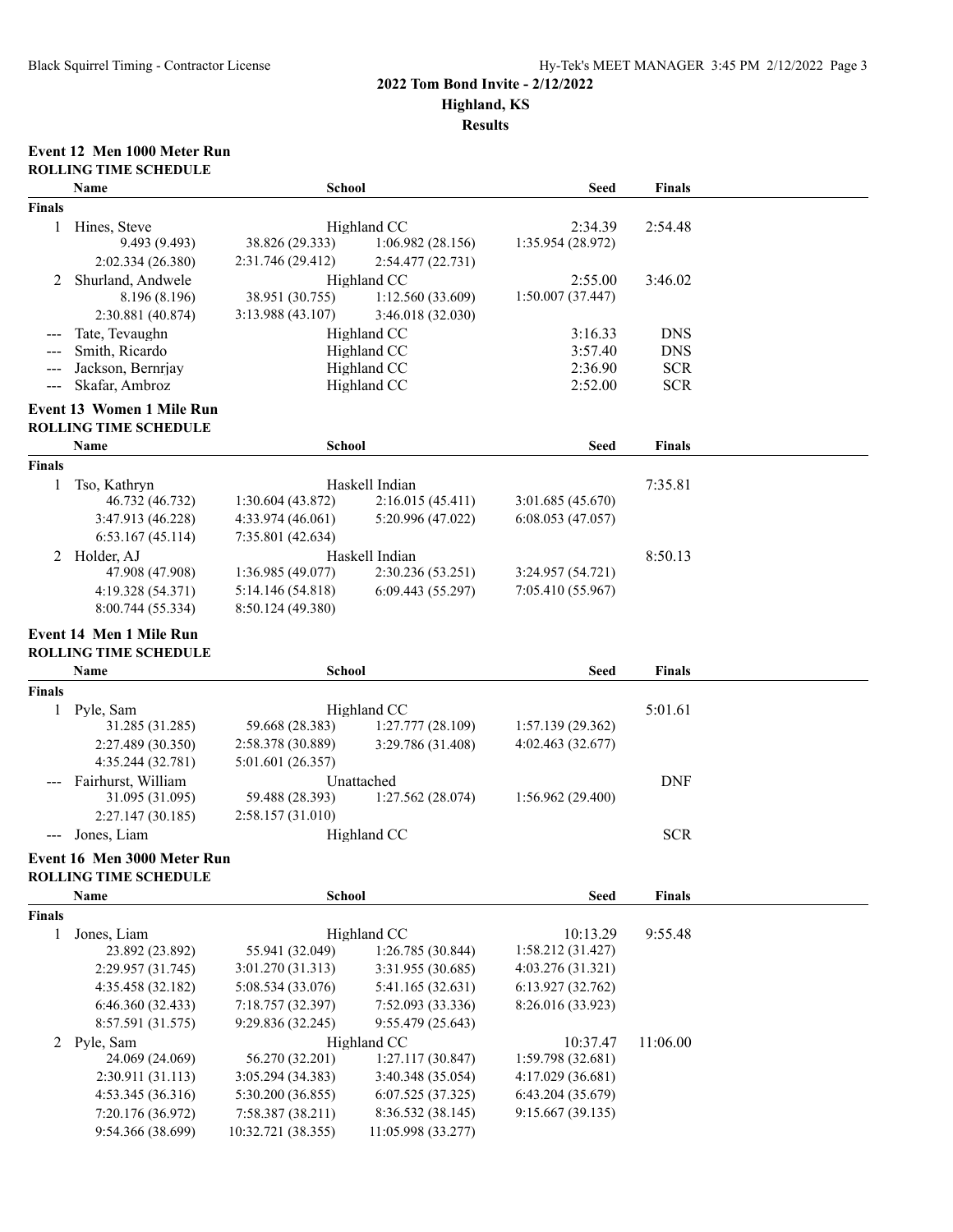### **2022 Tom Bond Invite - 2/12/2022 Highland, KS**

**Results**

#### **Event 19 Women 55 Meter Hurdles ROLLING TIME SCHEDULE**

|                   | Name                                                             | <b>School</b>      | <b>Seed</b>             | <b>Finals</b>        |    |
|-------------------|------------------------------------------------------------------|--------------------|-------------------------|----------------------|----|
| Finals            |                                                                  |                    |                         |                      |    |
| 1                 | Chance, Calleisha                                                | Highland CC        | 8.66                    | 8.43                 |    |
| 2                 | Hengen, Machala                                                  | Dodge City CC      |                         | 8.98                 |    |
| 3                 | Brown, Mikalah                                                   | McPherson          |                         | 9.53                 |    |
| $\qquad \qquad -$ | Babcock, Gretchen                                                | Highland CC        | 9.67                    | <b>DNS</b>           |    |
|                   | <b>Event 20 Men 55 Meter Hurdles</b>                             |                    |                         |                      |    |
|                   | <b>ROLLING TIME SCHEDULE</b>                                     |                    |                         |                      |    |
|                   | Name                                                             | <b>School</b>      | <b>Seed</b>             | <b>Finals</b>        |    |
| <b>Finals</b>     |                                                                  |                    |                         |                      |    |
| 1                 | Smith, Ricardo                                                   | Highland CC        | 7.50                    | 8.17                 |    |
| 2                 | Tate, Tevaughn                                                   | Highland CC        | 9.09                    | 8.65                 |    |
|                   |                                                                  |                    |                         |                      |    |
|                   | Event 21 Women 4x400 Meter Relay<br><b>ROLLING TIME SCHEDULE</b> |                    |                         |                      |    |
|                   | Team                                                             | Relay              | <b>Seed</b>             | <b>Finals</b>        | H# |
| <b>Finals</b>     |                                                                  |                    |                         |                      |    |
|                   | --- Highland CC                                                  | A                  |                         | <b>SCR</b>           |    |
|                   | 1) Bass, Aydan                                                   | 2) Punches, Emily  | 3) Ralliford, Santornya | 4) Williams, Shakera |    |
|                   | Event 22 Men 4x400 Meter Relay                                   |                    |                         |                      |    |
|                   | <b>ROLLING TIME SCHEDULE</b>                                     |                    |                         |                      |    |
|                   |                                                                  |                    |                         |                      | H# |
|                   | Team                                                             | Relay              | <b>Seed</b>             | <b>Finals</b>        |    |
| <b>Finals</b>     |                                                                  |                    |                         |                      |    |
|                   | --- Highland CC                                                  | $\mathbf{A}$       | 3:35.00                 | <b>SCR</b>           |    |
|                   | 1) Bell, Solomon                                                 | 2) Amadis, Gabriel | 3) Harris, Odayne       | 4) Pyle, Sam         |    |
|                   | <b>Event 25 Women High Jump</b>                                  |                    |                         |                      |    |
|                   | <b>Event to Follow Men High Jump</b>                             |                    |                         |                      |    |
|                   | Name                                                             | School             | <b>Finals</b>           |                      |    |
| Finals            |                                                                  |                    |                         |                      |    |
|                   | Hibbert, Dayjahney                                               | Highland CC        | 1.60m                   | 5-03.00              |    |
|                   | Chance, Calleisha                                                | Highland CC        | J1.60m                  | 5-03.00              |    |
|                   | Gentry, Diamond                                                  | McPherson          | <b>DNS</b>              |                      |    |
| $---$             | Babcock, Gretchen                                                | Highland CC        | <b>DNS</b>              |                      |    |
|                   | Event 26 Men High Jump                                           |                    |                         |                      |    |
|                   | Name                                                             | <b>School</b>      | <b>Finals</b>           |                      |    |
| <b>Finals</b>     |                                                                  |                    |                         |                      |    |
|                   |                                                                  |                    |                         |                      |    |
| 1                 | Smith, Ricardo                                                   | Highland CC        | 1.79m                   | $5 - 10.50$          |    |
| 2                 | Pompey, Cameron                                                  | Highland CC        | J1.79m                  | 5-10.50              |    |
| 3                 | Tate, Tevaughn                                                   | Highland CC        | 1.64m                   | 5-04.50              |    |
|                   | Shurland, Andwele                                                | Highland CC        | 1.59m                   | 5-02.50              |    |
|                   | Skafar, Ambroz                                                   | Highland CC        | <b>SCR</b>              |                      |    |
|                   | <b>Event 29 Women Long Jump</b>                                  |                    |                         |                      |    |
|                   | Name                                                             | <b>School</b>      | <b>Finals</b>           |                      |    |
| <b>Finals</b>     |                                                                  |                    |                         |                      |    |
| 1                 | Chance, Calleisha                                                | Highland CC        | 5.63m                   | 18-05.75             |    |
| 2                 | Garner, Makayla                                                  | Missouri Valley    | 4.86m                   | 15-11.50             |    |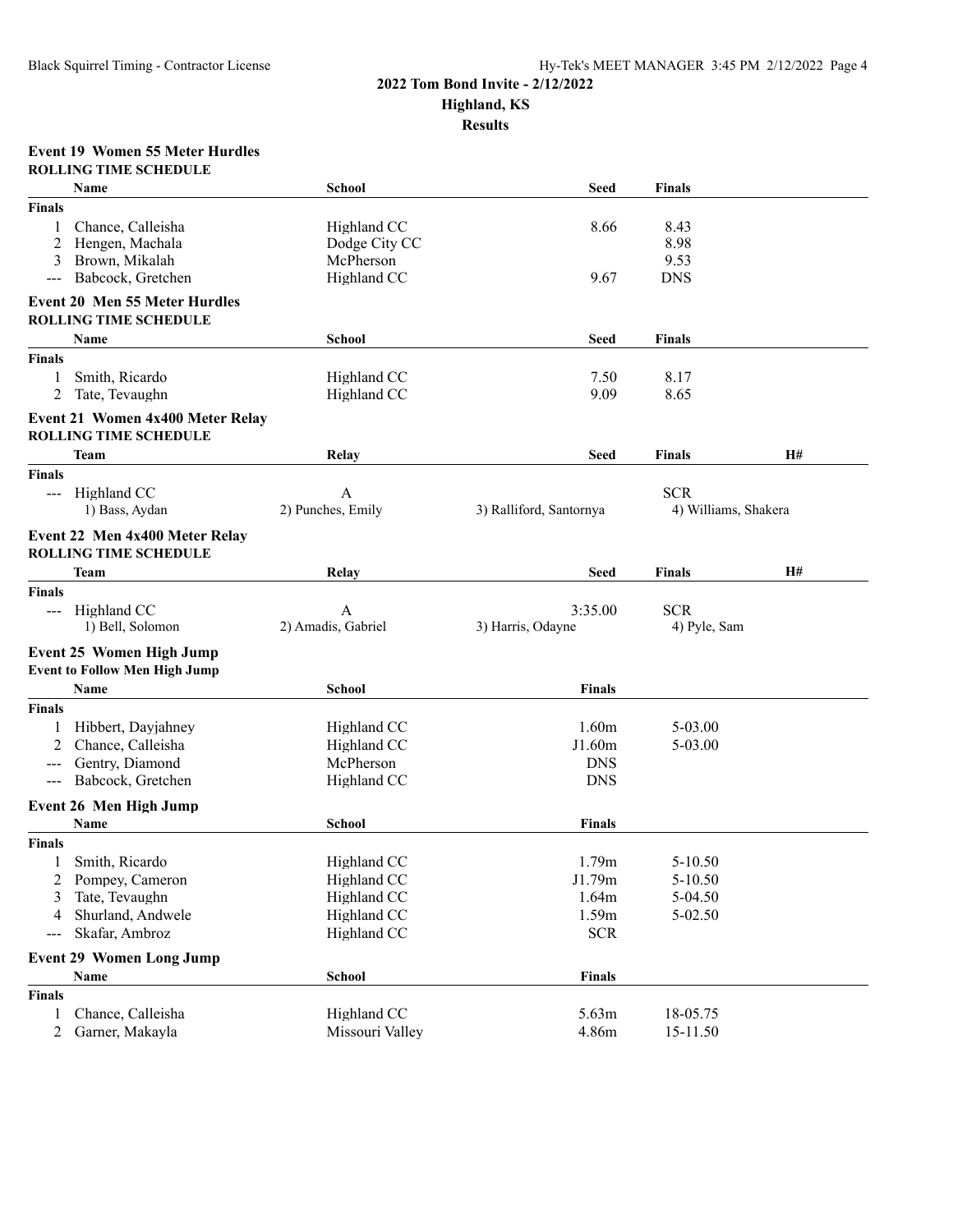## **2022 Tom Bond Invite - 2/12/2022**

**Highland, KS**

**Results**

|                      | Finals  (Event 29 Women Long Jump)        |                |                   |          |  |
|----------------------|-------------------------------------------|----------------|-------------------|----------|--|
|                      | Name                                      | School         | <b>Finals</b>     |          |  |
| 3                    | Hibbert, Dayjahney                        | Highland CC    | 4.84m             | 15-10.50 |  |
| $\sim$ $\sim$ $\sim$ | Babcock, Gretchen                         | Highland CC    | <b>DNS</b>        |          |  |
|                      |                                           |                |                   |          |  |
|                      | <b>Event 30 Men Long Jump</b>             |                |                   |          |  |
|                      | <b>Event to Follow Womens Long Jump</b>   |                |                   |          |  |
|                      | Name                                      | <b>School</b>  | Finals            |          |  |
| <b>Finals</b>        |                                           |                |                   |          |  |
| 1                    | Smith, Ricardo                            | Highland CC    | 6.54m             | 21-05.50 |  |
| 2                    | Harris, Odayne                            | Highland CC    | 6.20m             | 20-04.25 |  |
| 3                    | Dutton-Bicalho, Tyrease                   | Highland CC    | 6.17m             | 20-03.00 |  |
| 4                    | Swank, Philip                             | McPherson      | 5.95m             | 19-06.25 |  |
| 5                    | Tate, Tevaughn                            | Highland CC    | 5.86m             | 19-02.75 |  |
| 6                    | Shurland, Andwele                         | Highland CC    | 5.75m             | 18-10.50 |  |
| 7                    | Cooper, Clayon                            | Highland CC    | 5.52m             | 18-01.50 |  |
| 8                    | Foster, Tonoa                             | Haskell Indian | 5.47m             | 17-11.50 |  |
| 9                    | Schroeder, Koby                           | Highland CC    | 5.46m             | 17-11.00 |  |
| 10                   | Pitzer, Austin                            | Haskell Indian | 4.71m             | 15-05.50 |  |
| ---                  | Pompey, Cameron                           | Highland CC    | <b>FOUL</b>       |          |  |
|                      | <b>Event 32 Men Triple Jump</b>           |                |                   |          |  |
|                      | <b>Event to Follow Womens Triple Jump</b> |                |                   |          |  |
|                      | Name                                      | <b>School</b>  | Finals            |          |  |
| <b>Finals</b>        |                                           |                |                   |          |  |
|                      |                                           |                |                   |          |  |
| 1                    | Dutton-Bicalho, Tyrease                   | Highland CC    | 13.17m            | 43-02.50 |  |
| 2                    | Pompey, Cameron                           | Highland CC    | 13.04m            | 42-09.50 |  |
| 3                    | Schroeder, Koby                           | Highland CC    | 11.72m            | 38-05.50 |  |
| 4                    | Foster, Tonoa                             | Haskell Indian | 10.39m            | 34-01.25 |  |
| $---$                | Pitzer, Austin                            | Haskell Indian | <b>FOUL</b>       |          |  |
|                      | <b>Event 33 Women Shot Put</b>            |                |                   |          |  |
|                      | <b>Event to follow Men's Shot put</b>     |                |                   |          |  |
|                      | Name                                      | School         | <b>Finals</b>     |          |  |
| <b>Finals</b>        |                                           |                |                   |          |  |
|                      | Ralliford, Santornya                      | Highland CC    | 13.51m            | 44-04.00 |  |
| 2                    | Alexander, Cori                           | McPherson      | 9.07 <sub>m</sub> | 29-09.25 |  |
| 3                    | Peay, Calijiah                            | McPherson      | 9.02m             | 29-07.25 |  |
| 4                    | Henkis, Shyanne                           | McPherson      | 8.22m             | 26-11.75 |  |
| 5                    | Chance, Calleisha                         | Highland CC    | 7.99m             | 26-02.75 |  |
| ---                  | Benally, Aysa                             | Haskell Indian | <b>SCR</b>        |          |  |
|                      | Babcock, Gretchen                         | Highland CC    | <b>SCR</b>        |          |  |
|                      | Harris, Amaya                             | Haskell Indian | $SCR$             |          |  |
| ---                  | James, Jazmyn                             | Highland CC    | $SCR$             |          |  |
| ---                  | Williams, Shakera                         | Highland CC    | <b>SCR</b>        |          |  |
|                      |                                           |                |                   |          |  |
|                      | <b>Event 34 Men Shot Put</b>              |                |                   |          |  |
|                      | Name                                      | <b>School</b>  | <b>Finals</b>     |          |  |
| <b>Finals</b>        |                                           |                |                   |          |  |
| 1                    | Brown, Christopher                        | Highland CC    | 15.87m            | 52-01.00 |  |
| 2                    | Oden, Brett                               | McPherson      | 14.90m            | 48-10.75 |  |
| 3                    | Cobbs, Tony                               | Highland CC    | 12.71m            | 41-08.50 |  |
| 4                    | Zuccoli, Jarno                            | Highland CC    | 11.80m            | 38-08.75 |  |